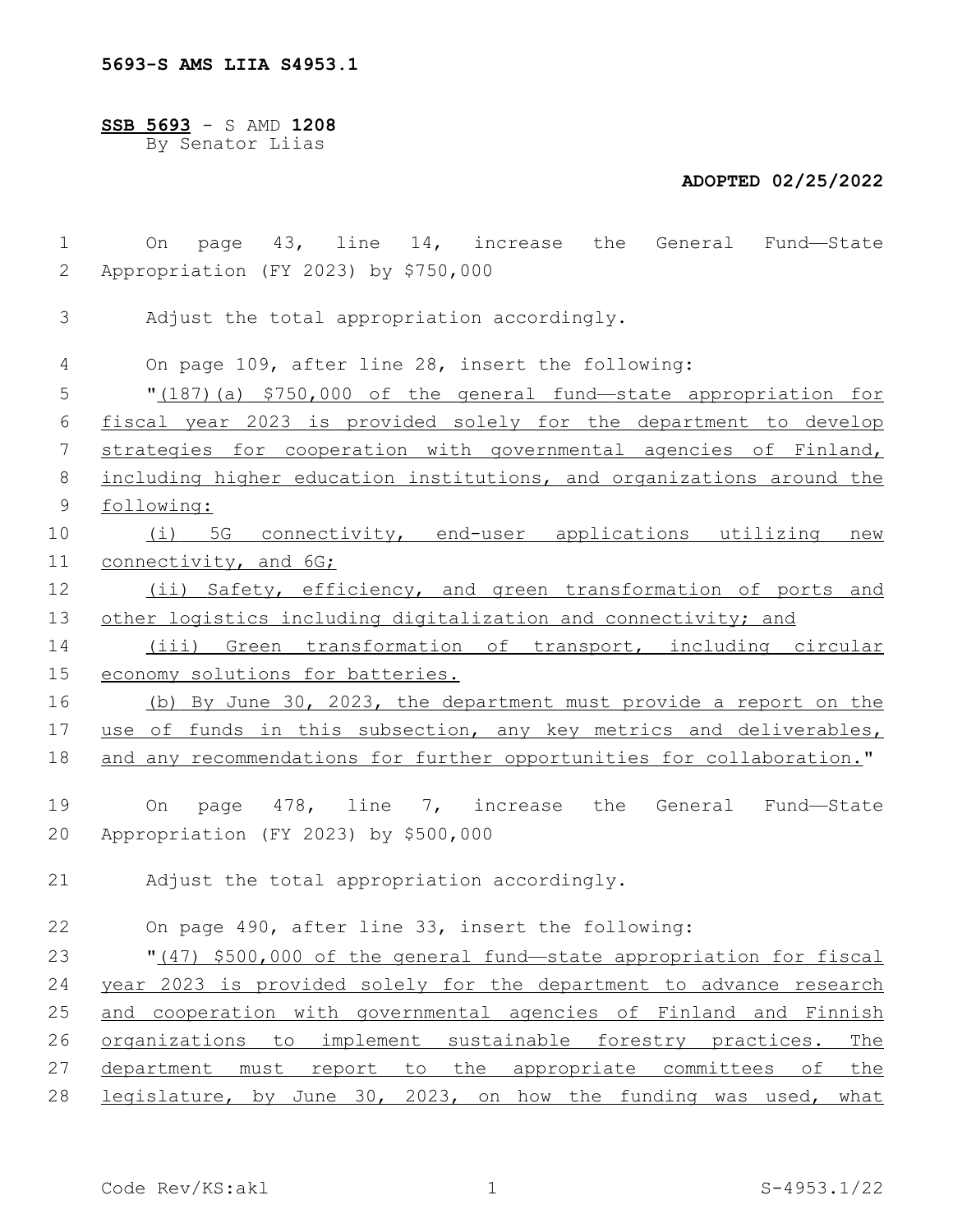1 kinds of research and cooperation were accomplished, and make recommendations for further opportunities for collaboration." On page 602, line 4, increase the General Fund—State Appropriation (FY 2023) by \$500,0004 5 Adjust the total appropriation accordingly. On page 618, after line 8, insert the following: "(83) \$500,000 of the general fund—state appropriation for fiscal year 2023 is provided solely to the center for an informed public for research to identify new technologies and strategies to resist strategic misinformation in collaboration with Finnish higher education institutions and organizations. By June 30, 2023, the center must submit a report pursuant to RCW 43.01.036 to the 13 appropriate committees of the legislature on the use of funds, key metrics and deliverables, and recommendations for further

15 opportunities for collaboration."

EFFECT: (1) Provides funding for the Department of Commerce to develop strategies for cooperation with governmental agencies of Finland, including higher education institutions and other<br>organizations around a variety of connectivity and green organizations around a variety of connectivity infrastructure issues.

(2) Provides funding and direction to the Department of Natural Resources to advance research and cooperation with governmental agencies of Finland and Finnish organizations to implement sustainable forestry practices.

(3) Provides one-time funding for the University of Washington Center for an Informed Public to identify new technologies and strategies to resist strategic misinformation in collaboration with Finnish higher education institutions and organizations.

(4) A report is due to the Legislature by June 30, 2023, from the Departments of Commerce and Natural Resources, and from the University of Washington.

EXPENDITURE EFFECT (2021-2023): \$1,750,000 Near General Fund— State/\$1,750,000 Total Funds